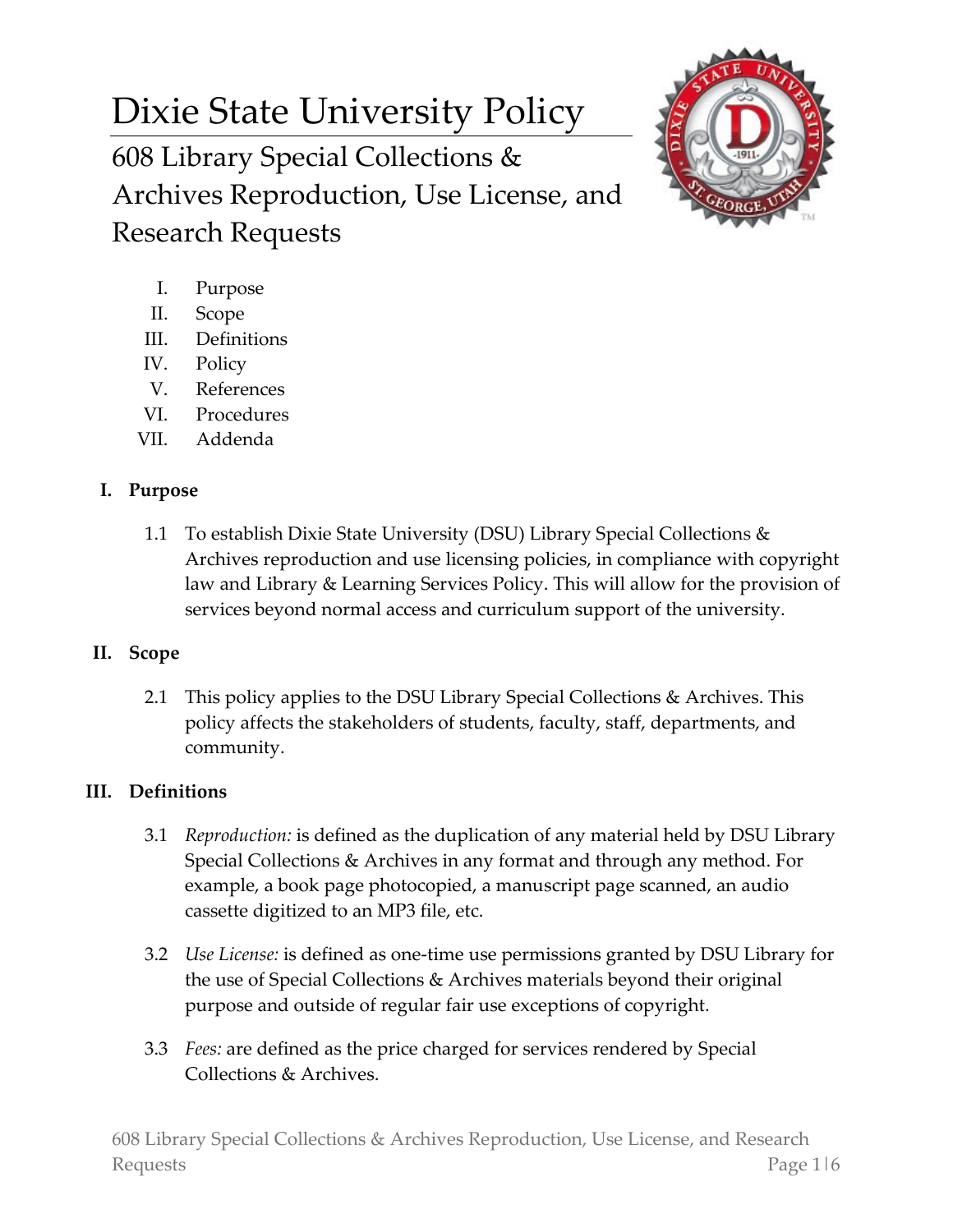### **IV. Policy**

- 4.1 Reproduction and Use license requests of Special Collections & Archives materials constitutes an agreement by the requestor to comply with all [copyright laws.](https://www.copyright.gov/title17/)
	- 4.1.1 The requestor is responsible for complying with all copyright laws and is held solely responsible for any copyright violations.
	- 4.1.2 Copyright law protects unpublished as well as published materials. The requestor is solely responsible for determining the copyright status.
	- 4.1.3 DSU is not liable for a requestor's use of materials in excess of copyright laws.
	- 4.1.4 The Library reserves the right to refuse to accept a reproduction or use licensing request if, in its judgment, fulfillment of the order would involve a violation of the copyright law, cause irreparable harm to the material, or will be used in an unlawful or unethical manner.
- 4.2 All reproduced and use license materials must be cited and attributed to DSU Library Special Collections & Archives and should include the material description or item number as available.
- 4.3 A requestor must complete all appropriate forms, abide by Special Collections & Archives Reproduction & Use Licensing Policy, and pay all fees.
	- 4.3.1 All reproduction and use license requests must use the appropriate form and only formal requests submitted via the appropriate form will be considered.
- 4.4 Reproduction requests are required for all reproduction of Special Collections & Archives materials, in any format and in any media, used by any entity other than the Library.
	- 4.4.1 The Library's reproduction of materials does not constitute or include: the rights to publish, reproduce, transfer, create derivative works, distribute, perform, publicly display, exhibit, or offer for sale any material, or a portion thereof, subject to copyright in excess of fair use, as defined by copyright law, without the express permission of the copyright holder.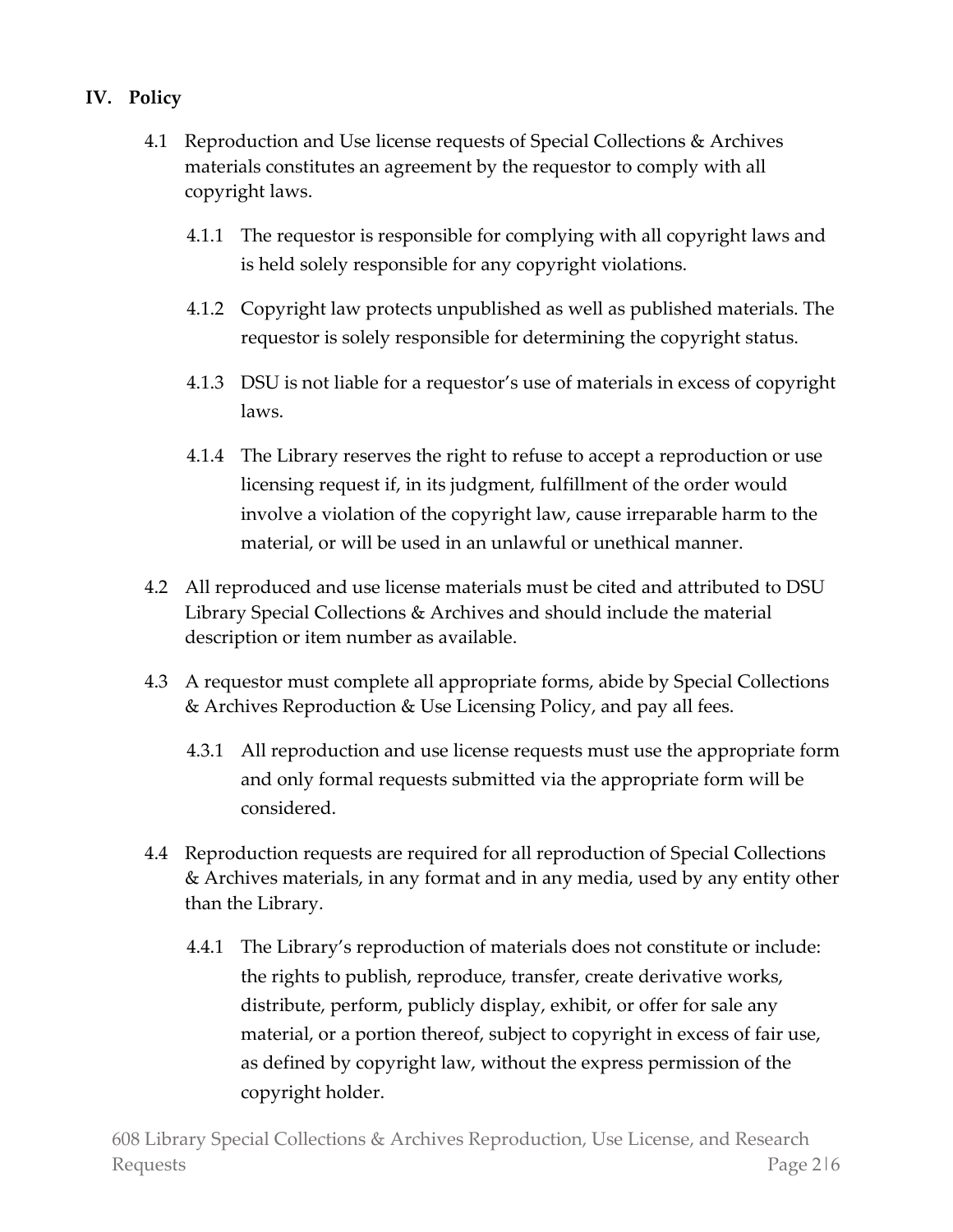- 4.4.2 The Library's provision of a reproduction does not constitute permission of the copyright holder and is not a substitute for the requestor's diligent compliance with all applicable copyright requirements.
- 4.4.3 All reproductions are at the discretion of the Head of Special Collections & Archives.
- 4.4.4 Archival materials and any other material in poor condition may not be photocopied and may only be digitized by Special Collections & Archives staff.
	- 4.4.4.1 All archival and any other material in poor condition may be digitized once as a master file and permanently saved within Special Collections & Archives.
	- 4.4.4.2 A derivative access copy may be made from the digital master file and may be sent electronically to a requestor.
	- 4.4.4.3 Photocopies may only be made from book collection materials in good condition and must be copied by Special Collections & Archives staff.
	- 4.4.4.4 Audio and video will be digitally converted only for materials for which Special Collections & Archives has the appropriate conversion equipment and as allowable under copyright law.
	- 4.4.4.5 All digital reproductions are delivered electronically. All photocopies must be picked up in person. CD, DVD, photo prints, or mailing of reproductions are not offered.
	- 4.4.4.6 Cameras with no flash may be used with no fee by researchers for personal or research purposes, in compliance with fair use.
- 4.4.5 Reproduction services do not extend to personal materials. Reproduction is offered only for Special Collections & Archives materials.
	- 4.4.5.1 Special Collections & Archives will only reproduce materials held within its collections.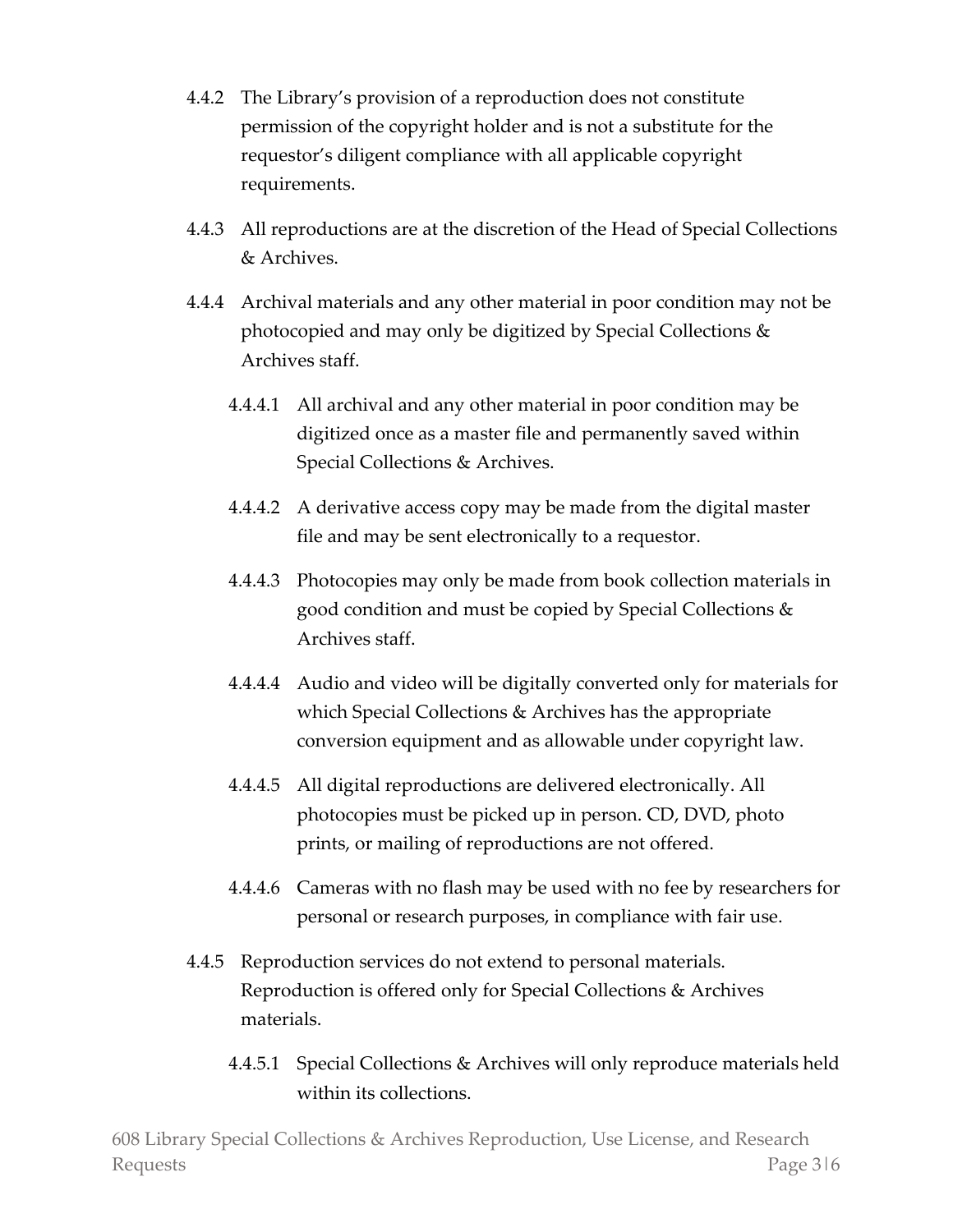- 4.4.5.2 Digitization equipment may be used on-site by DSU faculty and staff, and local cultural heritage institutions with advance appointments, so long as it does not interfere with internal workflows.
- 4.4.6 Reproduction services does not include Special Collections & Archive employee research services or use licensing.
- 4.4.7 All reproduction services for materials in the public domain or used for educational, personal research, scholarly presentation, dissertation research, or thesis research that is considered fair use under copyright law requires a reproduction fee.
- 4.5 Use licenses are required to publish, reproduce, transfer, create derivative works, distribute, perform, publicly display, exhibit, or offer for sale any material, or a portion thereof, subject to copyright in excess of fair use, as defined by copyright law, in any media, by any entity other than DSU Library.
	- 4.5.1 Use licenses may be granted only for materials for which copyright has been explicitly transferred to DSU Library.
	- 4.5.2 Use licensing grants only one-time use for the specified uses agreed to in the use license for the specified project or purpose listed and does not give permission to transfer to another person, create derivatives, or subsequent use beyond those listed in the original use license.
	- 4.5.3 All repeat or other uses not specified in the original use license agreement require a separate use licensing agreement.
	- 4.5.4 All use licenses must be approved by, and are at the discretion of the Head of Special Collections & Archives.
	- 4.5.5 Educational, personal research, scholarly presentation, dissertation research, or thesis research is considered fair use under copyright law and does not require a use license or fee.
	- 4.5.6 A use license fee will not be applied to other DSU departments or entities for official DSU business, but a use license form must be completed and adhered to.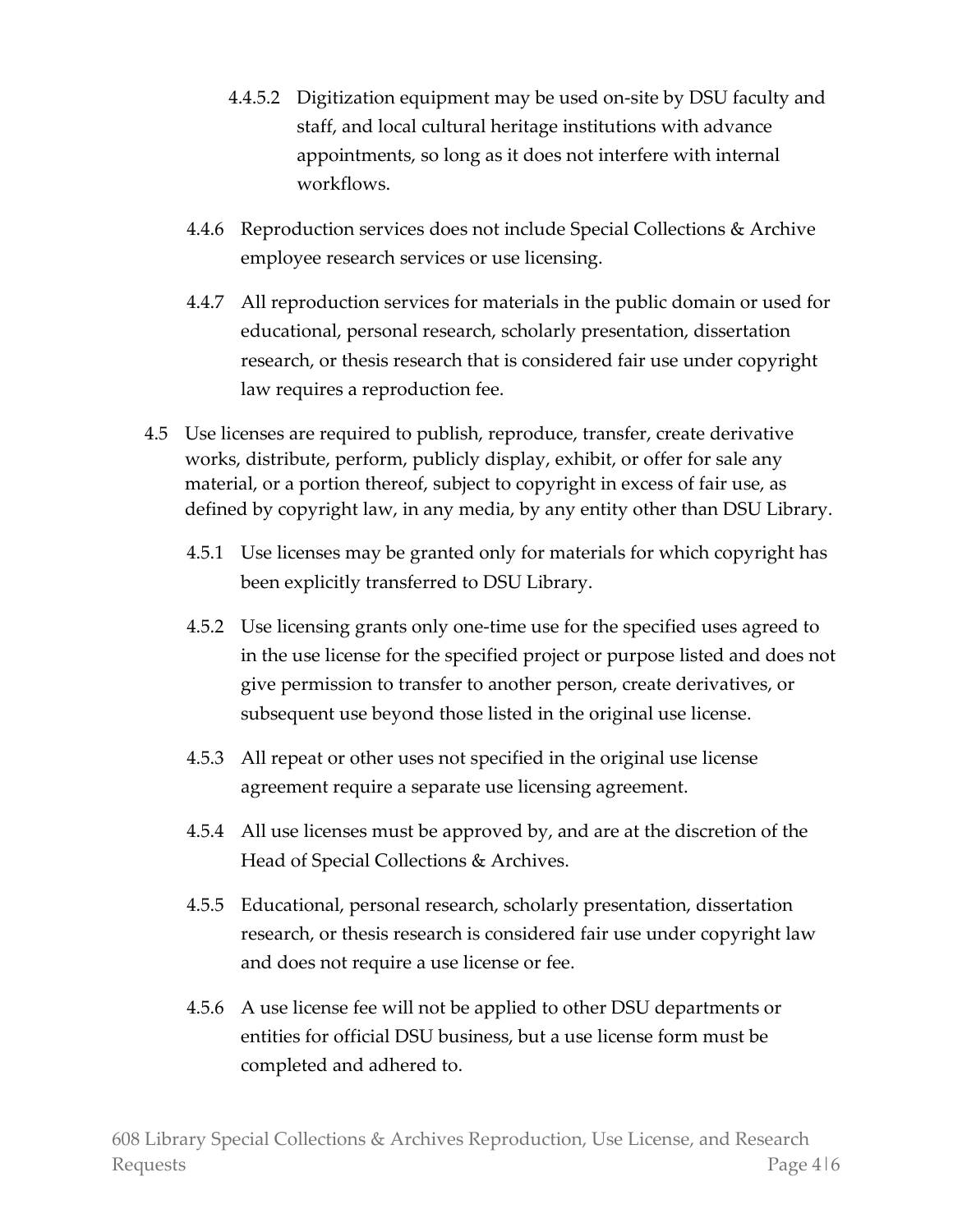- 4.5.7 Materials that are no longer protected by copyright are in the public domain and may be used for free without permission. The Library does not charge use fees, nor does it grant or deny permission to publish or otherwise use public domain materials.
	- 4.5.7.1 All public domain materials used must be cited and attributed to DSU Library Special Collections & Archives and should include the material description or item number as available.
- 4.6 Research in Special Collections & Archives is the responsibility of the user.
	- 4.6.1 Special Collections & Archives staff may conduct up to thirty (30) minutes of research on behalf of a user with no fee.
	- 4.6.2 Fees are charged regardless of whether the information sought was obtained.
	- 4.6.3 Research fees will not be charged to other DSU departments or entities for official DSU business, but research requests should not exceed 30 minutes of Special Collections & Archives staff time. Requests in excess of 30 minutes, but not exceeding 3.5 hours, will be fulfilled as workflows allow. No rush orders.
	- 4.6.4 All research requests are at the discretion of the Head of Special Collections & Archives.
- 4.7 Reproduction, use licensing, and research fees are set in the Special Collections & Archives Fee Schedule.
	- 4.7.1 Reproduction and research fees are cost recovery and may be periodically updated.
	- 4.7.2 Reproduction fees are independent of one-time use licensing fees.
	- 4.7.3 Reproduction and use licensing fees may be applied to the same material and recur with each use and request.
	- 4.7.4 Reproduction fees apply to materials in the public domain that are held by DSU Library Special Collections & Archives.